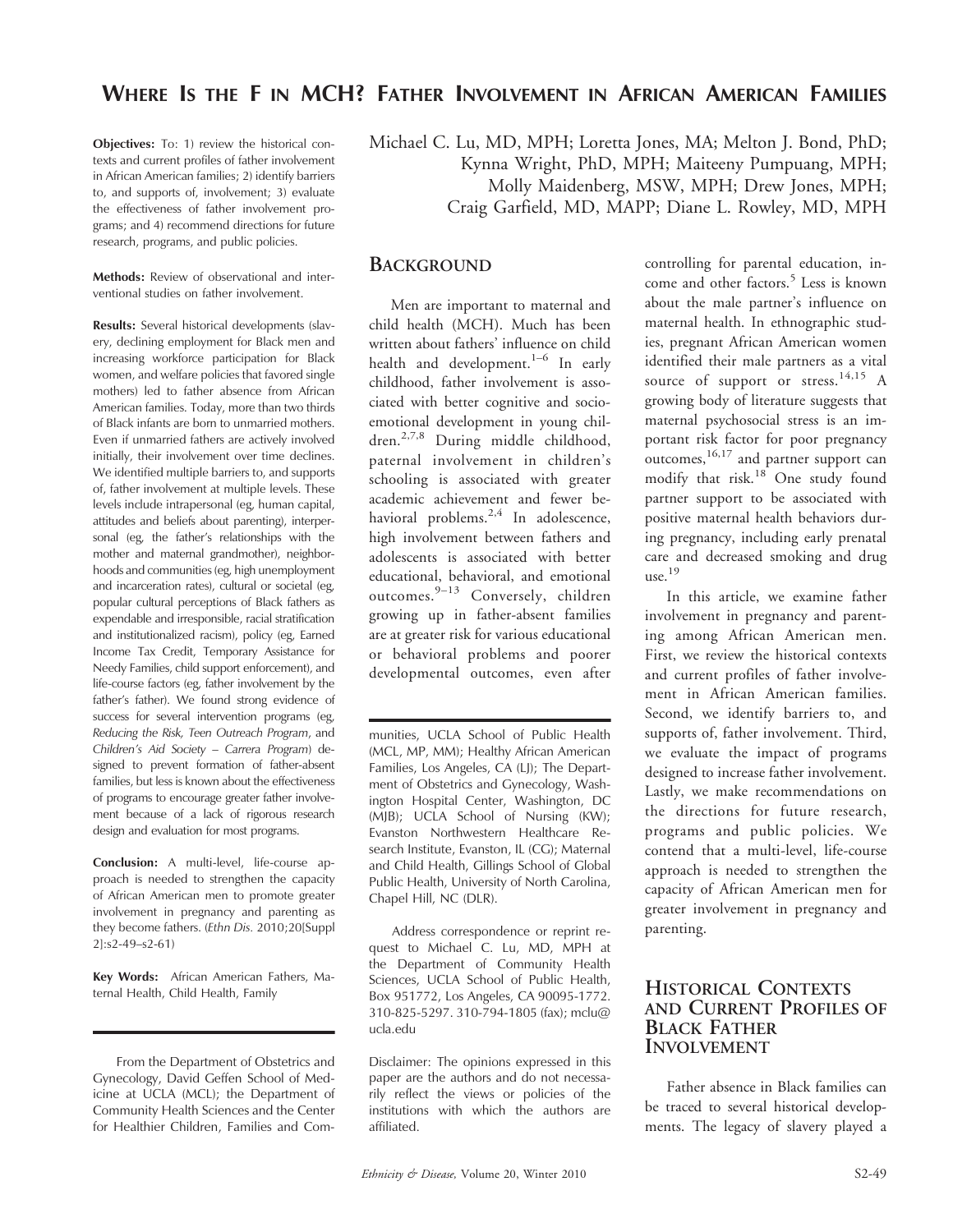major role in the disabling of Black fathers.<sup>20</sup> In W.E.B. DuBois' classic study in 1899, The Philadelphia Negro: A Social Study,<sup>21</sup> he argued that the instability of Black families resulted from slavery. Slavery created laws and social norms that broke the bonds between fathers and children.<sup>22</sup> Under slavery, Black men were not allowed to fulfill their roles either as providers or protectors of their families.<sup>20</sup> Some scholars argue that the legacy of slavery, and family instability driven by the slavery system, continue to contribute to father absence in the African American families.<sup>23</sup> Furthermore, Andrew Hacker's book entitled Two Nations: Black, White, Separate, Hostile, Unusual, states the reluctance of White Americans to extend ''full nationality to the descendants of African slaves."<sup>24</sup> He argues that race remains the critical factor causing tension and disparities separating African American and Whites. Any discussion of social mobility among African American men is incomplete if it ignores the implications of the huge social chasm that still separates African Americans and Whites a century and a quarter after the abolition of slavery.<sup>24</sup> The vestiges of slavery still imposed on African American men have created a caste-like status that isolates and carves for them a specialized and inferior niche within the social stratification system.<sup>25</sup>

Of late, historians have reexamined the complexity and importance of slave kin ties and emphasized the resiliency of the Black slave family.<sup>26</sup> Historians noted that marriages were remarkably stable and most slave women had their children by the same father. These family relationships, as Robert Griswald observed in Fatherhood in America, provided a crucial resource that helped Blacks endure the oppression of slavery. For their part, slave fathers played a vital role in Black family life even though their power was tightly circumscribed by their White masters.<sup>26</sup>

Another important historical development was the decline of economic

opportunities for African American men beginning in the 1970s. Several trends contributed to the loss of jobs and wages, including deindustrialization, deunionization, suburbanization and globalization of jobs, White and Black flight from the inner cities, which led to a lower tax base, decrease in public services, increase in crime and violence, and social and physical deterioration of inner-city communities.<sup>27</sup> The lack of employment opportunities in the inner cities where most Black men reside made them less marriageable and less able to provide for their families. The rise in incarceration of young Black men beginning in the 1980s, driven largely by the ''war on crimes'' and ''war on drugs,'' further depleted the marriage market and deterred family formation in many urban African American communities.<sup>28</sup>

Women's growing participation in the workforce over the past few decades has also changed the American family. The growth of women's financial power and independence, along with the stagnation of men's wages, led to the decline of the relative importance of a father's financial support for their children and families. $1$  For poor families, welfare policies such as Aid to Families with Dependent Children (AFDC) that favored single-parent families made paternal involvement even less necessary. In some cases, such policies drove fathers underground lest their presence disqualified the mothers from receiving welfare.<sup>29</sup>

These historical trends have led to increased single parenthood among African American families. In 2002, two out of three (68.4%) African American infants were born to unmarried mothers.<sup>30</sup> The proportion of Black infants born to unmarried mothers has tripled in the last 40 years, up from 22% in 1960. Today approximately one third (36%) of African American children under age 18 live in households with two married parents, a rate less than half that among non-Hispanic White children  $(77%)$ .<sup>31</sup> More than half (51%) live with mothers only, and 5% lived with fathers only. $31$ 

This, however, does not mean that unmarried Black fathers are uninvolved and detached from their responsibilities as fathers. As African American familial obligations have been molded by a different set of historical and cultural factors (mostly notable, the legacy of slavery, peonage, and migration that has forced Black families to expand their obligations among networks of ''kin and friend''), the Black male has still been resilient in the face of adversity and managed to have positive and nurturing interaction with their children. To support this hypothesis, McAdoo assessed the experiences and child-relations of middle-income Black fathers and identified the interaction as ''warm and loving, supportive, and meeting implicit and explicit needs of the children."32 Data from the 1999 National Survey of America's Families suggest that while poor non-Black infants primarily experience father involvement through marriage, poor Black infants primarily do so through visiting arrangements outside of marriage. Nearly half (45%) of poor Black infants lived in households where the parents were never married but the father visited at least once per week, and another 5% lived where the parents were divorced but the father visited at least once per week.33 In the Fragile Families and Child Wellbeing study, four out of five unmarried Black couples were romantically involved at the time their children were born.<sup>34</sup> Eighty-one percent of the Black mothers in the study indicated that the father provided financial help during the pregnancy, and three fourths reported that the father visited her and the infant in the hospital. Nearly all fathers interviewed reported that they wanted to be involved in raising their children in the coming years.<sup>34</sup> However, as this study recognizes, these unmarried families are ''fragile'' because of the multiple risk factors associated with non-marital childbearing and are at risk for father disengagement. At one year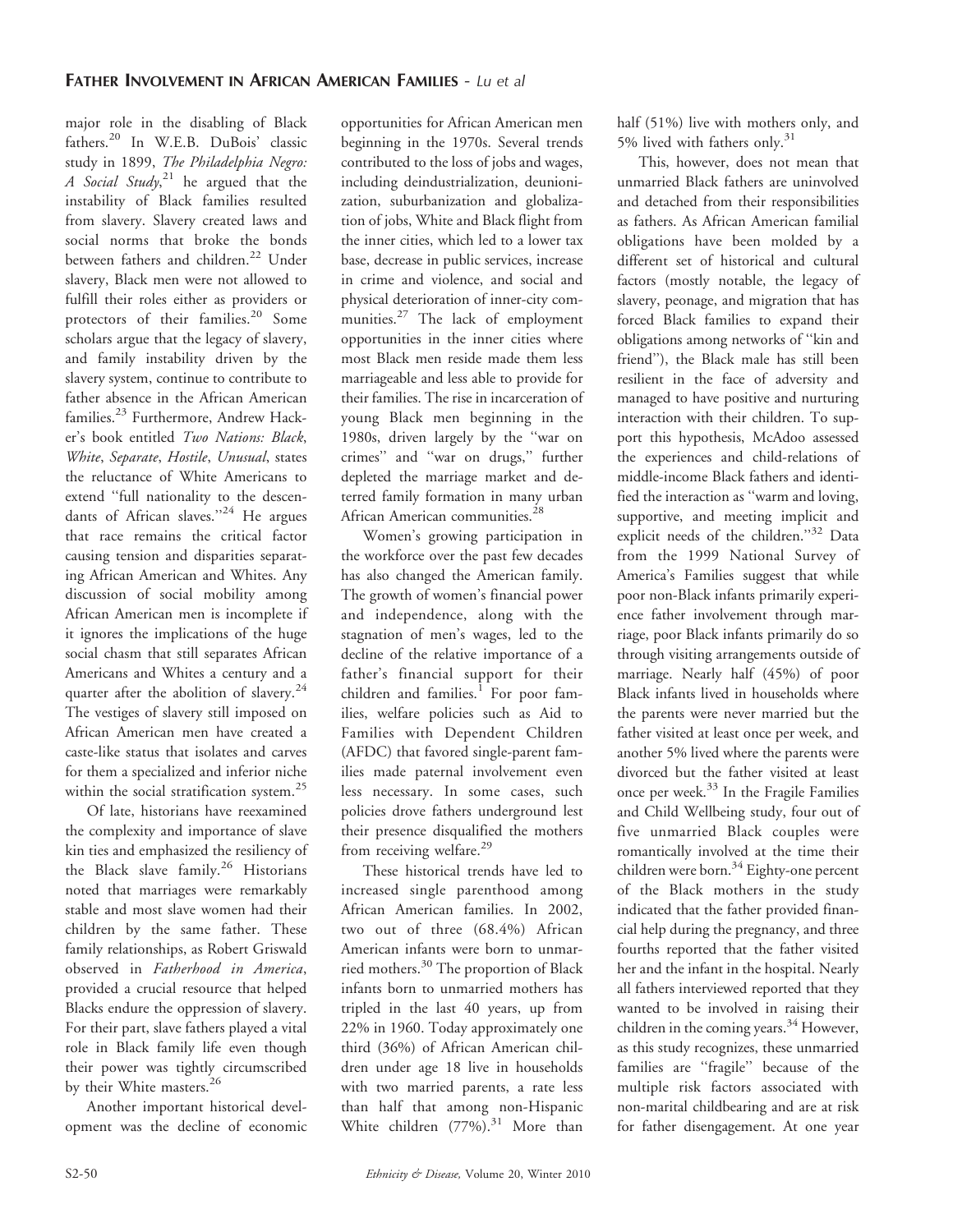after a non-marital birth, only a small proportion (6%) of these relationships resulted in marriage, and one third of the couples had separated.<sup>35</sup> Today nearly half (49%) of all poor Black children under age 18 live in households headed by single mothers with little or no father involvement.<sup>33</sup>

In sum, father absence in the African American families can be traced to the legacy of slavery, declining employment and real wages for Black men concomitant to increasing workforce participation for Black women, and welfare policies that favored single mothers. These historical developments have led to increased single parenthood among African American families; today more than two thirds of Black infants are born to unmarried mothers. In effect, marriage and childbearing have become uncoupled. While initially many unmarried Black men may be actively involved in pregnancy and parenting, over time their involvement declines.

#### BARRIERS TO, AND SUPPORTS OF, BLACK FATHER INVOLVEMENT

We will take an ecological $36$  and lifecourse perspective $37$  to examine barriers to, and supports of, Black father involvement. The ecological perspective, adapted from Bronfenbrenner's model,<sup>36</sup> conceptualizes influences on father involvement at multiple levels. The life-course perspective recognizes that, like mothers, fathers have a life history of their own. Their involvement in their children's lives is determined in part by their own life experiences, including their father's involvement in their lives growing up. Their capacity to support and nurture needs to be cultivated not only after they become fathers, but over their entire life course.

#### Intrapersonal factors

Research on barriers to and supports of father involvement among low-income, minority, and unmarried fathers has focused mostly on paternal characteristics such as human capital and paternal attitudes and beliefs.<sup>1</sup> A father's human capital refers to his knowledge, skills, and behaviors about parenting. In a study of adolescent fathers living in a predominantly African American urban community, disinterest in child rearing most consistently predicted un-involvement.<sup>38</sup> Of those fathers who cited disinterest, there was an association with lack of money and lack of knowledge of child care. The two most important characteristics of human capital that predict father involvement appear to be the father's educational and employment status. Numerous studies have found that low-income, non-residential, and minority fathers with jobs and education are likely to be more involved with their children.<sup>39–42</sup> Many unemployed fathers' access to their children is barred by the child's mother or other family members because of the man's inability to provide for his child.<sup>1,42-44</sup> These unemployed fathers may also remove themselves from their children because of shame or disrespect.<sup>1,45</sup>

The father's attitudes toward and beliefs about fathering and parenting responsibilities may also play an important role in determining involvement. Fathers with a stronger commitment to parenting and who see their role as a father integral to their selfimage are, not surprisingly, more involved fathers, regardless of their marital and residential status.<sup>1,46-49</sup> Fathers with more gender-equitable attitudes also tend to be more active, warm, and involved with their children than do those with less gender-equitable values.<sup>50</sup> Some qualitative studies have also related the father's self-concept and selfesteem to father involvement.<sup>51</sup> A father's attitudes toward parenting are also shaped by his own personal life experiences. For example, one study on incarcerated fathers, found that the majority grew up without their fathers, witnessed parental substance abuse and

experienced the incarceration of an immediate family member; and suggested that these life experiences were a catalyst to the lack of involvement in their children's lives.<sup>52</sup>

#### Interpersonal Factors

The father's relationship with the child's mother and maternal grandmother are two of the most important interpersonal factors influencing father involvement, particularly for low-income, unmarried Black fathers. Several studies have demonstrated the central role that romantic relationships between fathers and mothers play in paternal involvement.7,53–58 One study of lowincome African American adolescent mothers found that paternal involvement was predicted most strongly by the quality of the parents' romantic relationship.<sup>53</sup> Another study found that mothers who reported positive partner relationships also reported high parenting efficacy and satisfaction with father involvement.<sup>57</sup> A breakdown in the romantic relationship between parents, therefore, can pose a barrier to a father's involvement with his child. Such breakdown could occur if the father is unresponsive to the mother's psychological needs,57 if the mother harbors resentment toward the father for exiting the romantic relationship,  $53$  or if the mother enters a romantic relationship with a new partner, particularly if the new partner or the mother's family disapproved of her continued relationship with the father.<sup>57</sup>

Research has also shown that maternal grandmothers play an important ''gatekeeping'' role in father involvement.53–55,59,60 Fathers are more involved in households in which maternal grandmothers had higher levels of education and reported a positive relationship with the baby's father.<sup>53</sup> Conversely, fathers are less likely to be involved with their children if they had a negative and unsupportive relationship with the maternal grandmother.<sup>53,57</sup> Maternal grandmothers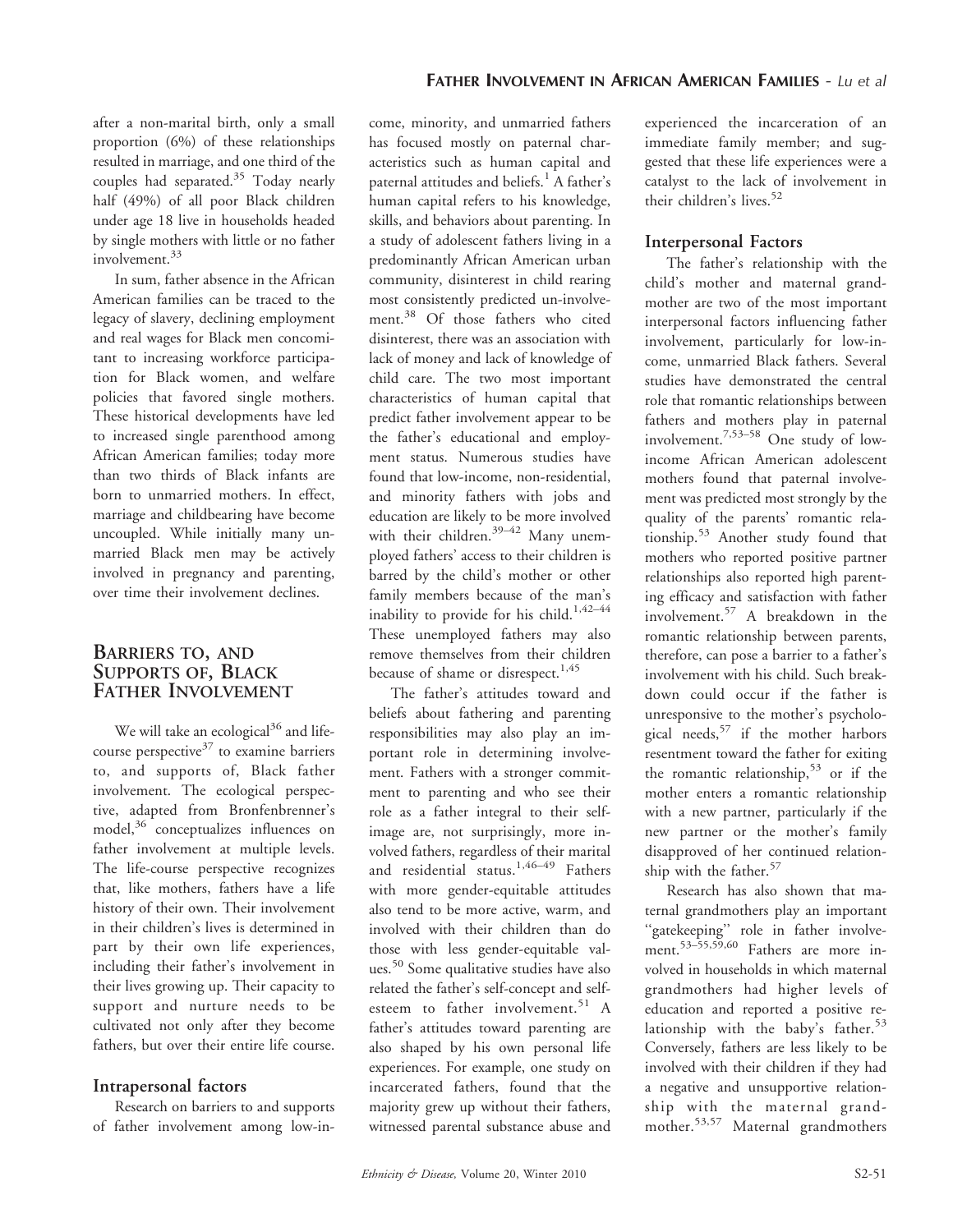are an important source of support for the adolescent mother; they helped buffer the negative effects of strain in the adolescents' relationships. However, this can set up an adversarial relationship between the maternal grandmother and father, posing an additional barrier for father involvement.

# Neighborhood and Community Factors

The past few years have witnessed an explosion of interest in neighborhood or area effects on maternal and child health<sup>61,62</sup>; however, little is known about their effects on father involvement. We could find no published studies using ecological, contextual or multi-level analyses relating neighborhood or community contexts to paternal involvement. Qualitative studies, including some ethnographic research, suggest that characteristics of the inner-city communities where a majority of African American men reside may influence involvement.<sup>14,63</sup> Two in particular – high rates of unemployment and incarceration in a community – have been identified as important barriers to father involvement.<sup>63</sup>

The lack of employment opportunities for young Black men in many inner cities, resulting from economic restructuring and continued racial discrimination, makes them less marriageable.26,63 In some of America's largest cities, more than half of their Black male residents are jobless. The Fragile Families study found, on average, only 46 employed African American males per 100 females across 20 cities, as compared to 80 employed males per 100 females in the Hispanic and White groups.63 The authors found that an ''undersupply'' of employed Black men explains most of the racial-ethnic differences in marriage rates following a nonmarital birth. Unemployed fathers are also less able to provide for their children or pay child support. Thus, the lack of employment opportunities in an urban neighborhood deters father involvement by making men less marriageable and less able to provide for their families.

High rates of incarceration among young Black men in many inner-city neighborhoods may also deter father involvement. During the past two decades, there was a sharp rise in the incarceration of largely young, poorly educated, minority males, driven primarily by the "war on crime" (eg, threestrikes laws) and the ''war on drugs."<sup>27,64</sup> Estimates indicate that, on an average day in 1996, one in eight (12.1%) poor Black men aged 20 to 35 were behind bars.<sup>28</sup> More young, poorly educated, Black men were behind bars than were in paid employment.<sup>28,64</sup> The lifetime risk that an African man will spend time in prison at some point in his life is 28.5%, compared to 4.4% for a White man.<sup>65</sup> In the Fragile Families and Child Wellbeing study, 28% of fathers reported that they had been incarcerated in the past. This may be an under-reporting, as 56% of mothers in the study reported that their partner had been incarcerated in the past.<sup>66</sup> Incarceration can deter family formation and father involvement. One study found that father's incarceration status has a large negative effect on the likelihood that the parents will be living together one year after the birth of the child.<sup>66</sup> Incarceration reduces the employment prospects and earning potential of ex-inmates, and thereby their marriageability.<sup>66</sup> It also reduces social respectability and signals unreliability for possible marriage partners. Incarceration can also impact father involvement directly by making it more difficult for fathers to live or be involved with their children. Neighborhoods with high incarceration rates will have poor marriage markets and low father involvement.<sup>66</sup>

# Cultural and Societal Factors

One important cultural influence on father involvement is the growing perception that fathers, particularly Black fathers, are expendable in parenting. When asked whether one parent can bring up a child as well as two parents together, only one third (35%) of Black fathers, but two thirds (64%) of Black mothers, agreed or strongly agreed with the statement.<sup>67</sup> This cultural perception has been fueled by declining wages and employment among Black men, welfare policies that favored households headed by single mothers, and the positive portrayal of single motherhood in the media.<sup>20</sup>

Another important cultural influence is the popular portrayal of Black fathers as uncaring and irresponsible. This portrayal, however, is not supported by the few studies that have examined the attitudes and beliefs of Black fathers about fathering. One survey found that 85% of African American fathers agreed or strongly agreed that watching children grow up is life's greatest joy, compared to 77% for non-Hispanic White fathers and 73% for Hispanic fathers.<sup>67</sup> Only 1% of African American fathers agreed or strongly agreed that it is better not to have children because they are such a heavy financial burden, compared to 5% for non-Hispanic White fathers and 17% for Hispanic fathers.<sup>67</sup> Another study of fathers from lower- or middleclass families found that Black fathers are more likely to share housework and child care than White fathers and that, controlling for employment, income, and sex-role attitudes, there is more egalitarianism among Black fathers in sharing household tasks with their spouses. <sup>68</sup> Other studies have also found that unmarried African American fathers are more likely to visit and to participate in child-related decision making and marginally more likely to provide financial support than their European or Hispanic American counterparts. $69,70$  Given the prevalence of non-marital childbearing among lowincome African Americans, African American men may have developed a more clear shared understanding of the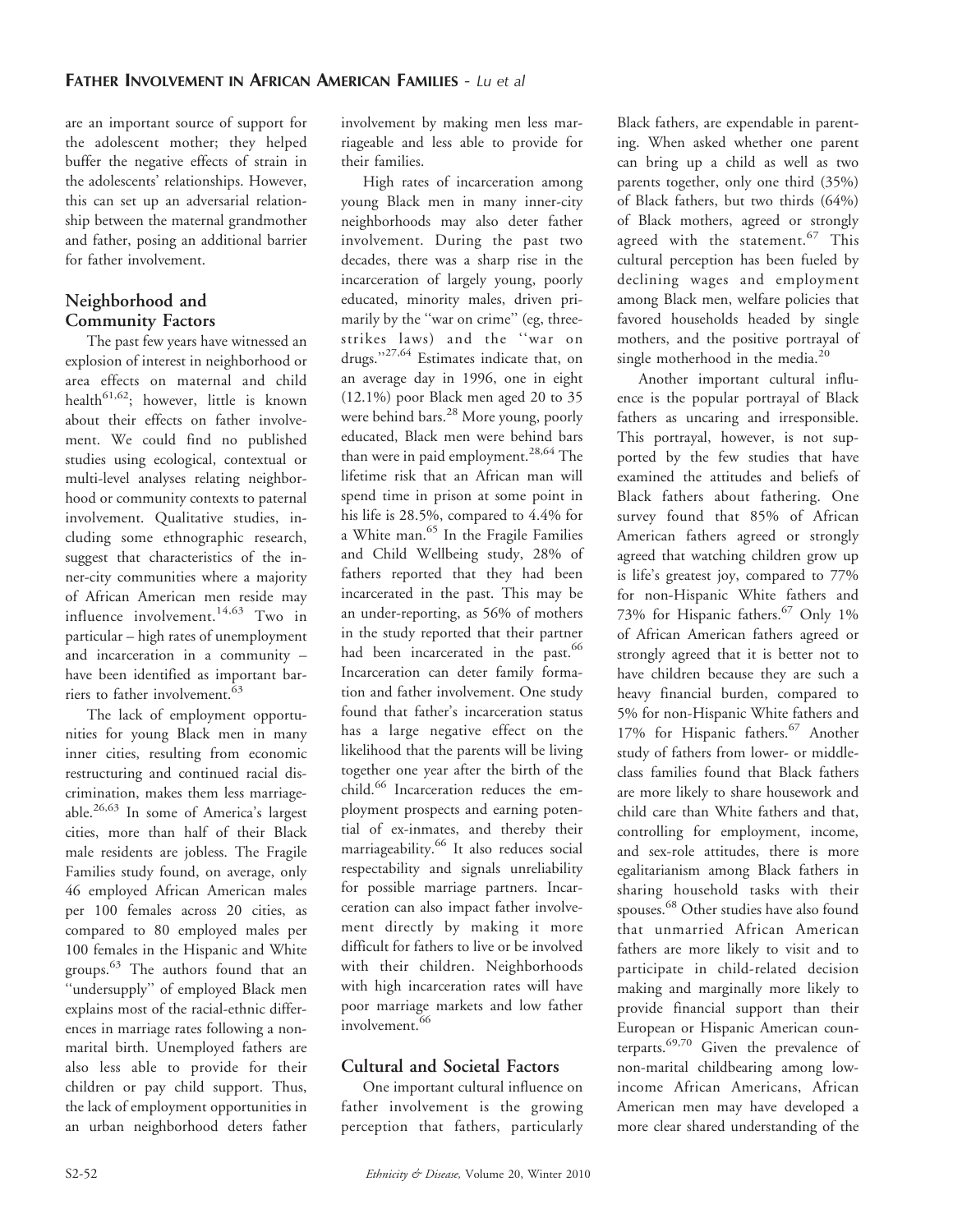role of unmarried fathers in their children's lives.1,9

While much has been written about personal and cultural barriers, real or stereotyped, relatively little is known about the resiliency factors that support father involvement in the Black community. We believe that an important source of personal and cultural resiliency comes from the broader notion of kinship within the African American community. This kinship extends beyond the biological, nuclear family to encompass close and distant relatives (grandfathers, uncles) and even friends and neighbors who assume the roles and responsibilities of fathering the child in the absence of the biological father. It also blurs the distinction between biological and step-children for the stepfather, a distinction that is commonly made much clearer among White families. This kinship also involves cultural institutions including faith-based and civic organizations that actively partake in the children's social development and moral upbringing. Some scholars have argued that this broader notion of kinship is born out of a culture of survival – the need for Black children and communities to survive and thrive in the face of social and economic forces that are driving Black families apart. This notion of kinship is often overlooked by researchers studying father absence in Black America; many Black children growing up in socalled fatherless families nonetheless have some father figures in their lives. The challenge for researchers, program planners and policymakers is to figure out how to better support these fathers (we avoided using the term ''social fathers'' because the distinction between biological and social fathers is not commonly made in the African American community) in fathering.

Of course, the strength of this ''kinship'' is not limitless, especially in the setting of societal factors (eg, deindustrialization, deunionization, and deterioration of the inner cities)

that disabled many Black men from providing for their families. Racial stratification is one such factor. Racial stratification is the process of using race as a factor in the allocation of resources and power in a society. $71$  The economic disadvantages that African Americans suffer, some scholars argue, are a direct result of racial stratification. The research of Oliver and Shapiro<sup>72</sup> underscores the legacy of economic barriers, such as unfair banking practices, to wealth accumulation for Black men and families. Institutionalized racism has also been well-documented in other domains of life including the workplace, housing, and healthcare.<sup>73</sup> Arguably racial stratification and institutionalized racism may be one of the most important barriers to father involvement in the African American families.

# Policy Factors

Current tax, welfare and child support policies may also deter family formation and father involvement. The Earned Income Tax Credit (EITC), a federal tax credit for low-income families that is refundable in cash, carries a substantial marriage penalty.<sup>74</sup> In 2003, the limit on annual earnings to qualify for the EITC was \$33,692 for a single parent with two children, and \$34,692 for a married couple with two children. Unmarried couples who are both working risk losing some or all of their EITC by deciding to get married because their combined income may exceed the limit in which the EITC would be phased out. The loss of income could be substantial, up to 30% of the combined annual income for the couple.75

Temporary Assistance for Needy Families (TANF) and other public benefits programs may also favor oneparent families over two-parent families.<sup>76</sup> While many state TANF programs appear to have reduced or eliminated restrictions for two-parent families, others still retain such restrictions.<sup>77</sup> Additionally, many states and localities give preference to one-parent families in allocating scarce child care and housing subsidies. As a result, lowincome single parents are more likely to receive public assistance than married couples; in 1997, 40% of poor children living with a single parent receive TANF, compared to 10% for poor children living with both parents.<sup>74</sup> Since TANF serves as a point of entry into other public assistance programs like Women, Infants and Children (WIC), Medicaid, food stamps and school lunch programs for many lowincome families, two-parent families often have less access to these services than single-parent families.<sup>75</sup>

Child support can also deter father involvement.76,77 Low-income non-custodial fathers are routinely required to pay much higher proportions of their income than middle- and upper-income fathers, and many are required to pay unreasonable amounts of arrearages.<sup>76</sup> These arrearages are often assessed based on the father's imputed income rather than actual earnings; fathers who become unemployed or incarcerated build up huge arrearages during these periods of unemployment. In most states, fathers are required to pay back what the mother has received in welfare. The state typically takes all but a minimal \$50 ''pass-through'' so most of the child support payment does not directly benefit the child or the mother. Additionally, most states now reduce TANF benefits by one dollar for each dollar of child support payment received by the mother. These rules discourage mothers from cooperating with the child support program and fathers from paying child support. In the past, many poor families have opted to bypass the formal system in favor of informal arrangement for financial or in-kind support. In recent years, stricter enforcement of child policy rules may deter unmarried fathers from legitimate work where their wages are easily intercepted, or drive them ''underground'' where it becomes more difficult for them to stay involved in their children's lives.<sup>76,77</sup>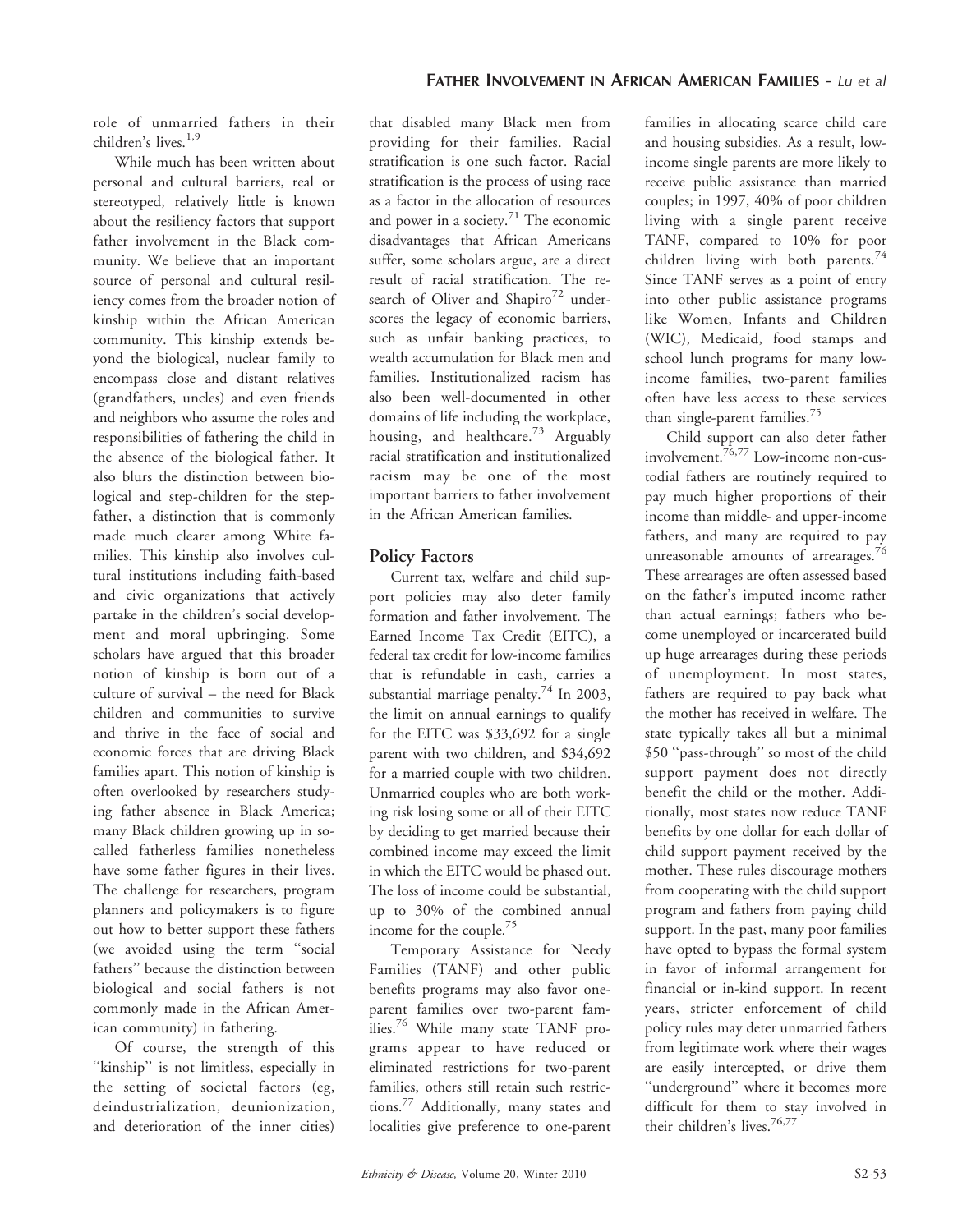Recently, there has been increasing legislative activities in the United States Congress. An example is US Senate Bill 2830, ''The Healthy Marriages and Responsible Fatherhood Act of 2004.'' This bill would have temporarily extended TANF for six months and authorized funding for marriage promotion and fatherhood programs for two years. This bill could strengthen father involvement because it authorizes money for father involvement programs. However, it would have also diverted TANF funding that could be used for cash assistance, child care, and other programs benefiting poor families, and put it toward marriage promotion activities.

# Life Course Factors

Studies have shown that fathers' involvement in their children's lives is much influenced by their own fathers' involvement in their lives growing up. Men whose fathers were involved in raising them have been found to be more involved with their own children, to take more responsibility for them, to show more warmth, and to more closely monitor their behaviors and activities.50,78 Conversely, men who did not have a positive fathering model are less involved with their children. One study found that fathers who had experienced a stressful rearing environment spent less time living with their first-born child.<sup>79</sup> In a qualitative study, young Black fathers cited problems with their self-concept and self-esteem as a barrier to adequate father involvement, generally stemming from their own experiences of abusive and neglectful parenting, and the reinforcement of the notion that they were "no good."<sup>51</sup>

Little is currently known about other life course influences on father involvement. No researcher has yet put together the developmental trajectory that move boys to fatherhood, or described the multiple influences across the life course that give meaning to and shape the practice of fatherhood.<sup>78</sup> Men who had caretaking experience and

more non-gender, stereotyped task assignments during childhood were more likely to be involved with their children.80,81 The timing of fatherhood also appears to be an important factor; when adolescents become fathers, it is often unintended. A growing body of evidence suggests that a father's positive parenting may be strongly associated with whether the pregnancy was intended.<sup>82</sup> A critical period in the father's development may be right before or at the time of the child's birth. In the Fragile Families study, nearly all young, unmarried fathers, at the time of the child's birth, indicated that they want to be involved in raising their children in the coming years.

In sum, we identified multiple factors at multiple levels that could influence Black father involvement. Among the most important are the father's own human capital (eg, education and employment) and his attitudes and beliefs about parenting, his relationships with the mother and maternal grandmother, high unemployment and incarceration rates in many inner-city neighborhoods and communities, popular cultural perceptions of Black fathers as expendable and irresponsible, racial stratification and institutionalized racism, and tax (eg, EITC), welfare (eg, TANF) and child support policies that discourage family formation and father involvement. The father's involvement may be influenced by his own father's involvement in his life growing up. For young, unmarried fathers, the time right before the child's birth may be a critical period in their development into fatherhood, and may present a small window of opportunity for interventions to increase father involvement.

### INTERVENTIONS TO INCREASE FATHER INVOLVEMENT

A growing number of father involvement programs have been developed in recent years. In general, these intervention programs can be divided into two categories: 1) programs to discourage the formation of father-absent families, and 2) programs to encourage greater father involvement.<sup>83</sup>

#### Interventions to Discourage the Formation of Fatherabsent Families

These programs prevent men from having children before they are ready for the financial and emotional responsibilities of fatherhood. Most of these programs target adolescents. In the most comprehensive review of evaluation research on programs to prevent teen pregnancy to date, Kirby identified several programs with strong evidence of success.<sup>84</sup>

# Sex and HIV Education Programs

Three HIV education programs $85,86$ and two sex education programs<sup>87,88</sup> covering both pregnancy and STDs/ HIV were identified as having strong evidence of success.<sup>84</sup> All five programs have been shown to delay the onset of sexual intercourse or increase contraceptive use. These programs shared a number of characteristics in common, most importantly, they are: theorybased; focus on reducing one or more sexual behaviors; deliver and reinforce a clear message about abstinence and/or contraceptive use; provide basic, accurate information about the risks of teen sexual activity; include activities that address social pressures; provide training with communication, negotiation and refusal skills; and employ teaching methods that personalize the information. Research indicates that these types of curricula need to be administered for a sufficient length of time; short-term curricula were not found to have measurable impact on teen sexual behaviors.<sup>84</sup>

# Youth Development Programs

Among youth development programs, two service learning pro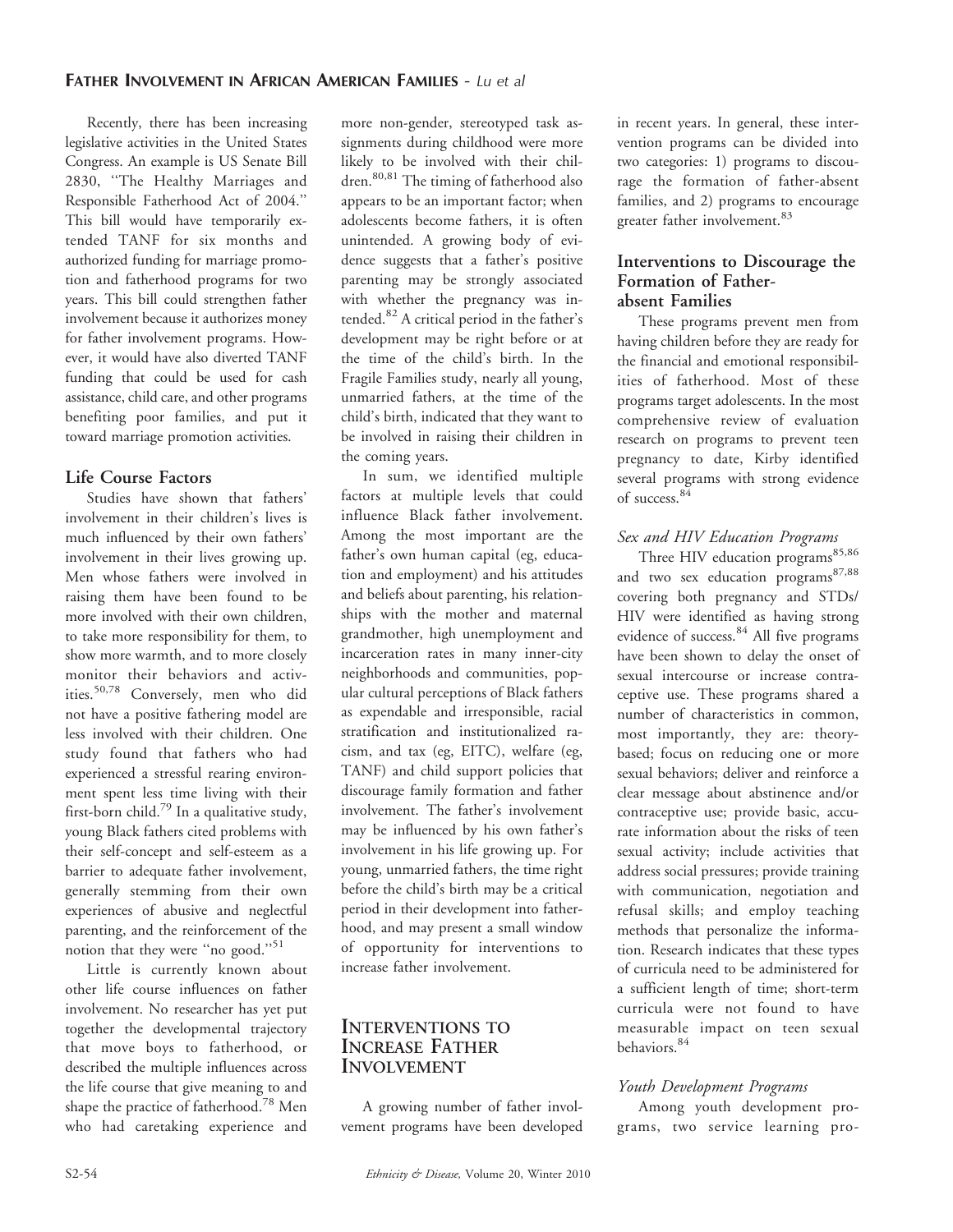$grams<sup>89–91</sup>$  also demonstrated strong evidence of success.<sup>84</sup> These programs included two components: 1) voluntary service by teens in the community; and 2) structured time for preparation and reflection before, during, and after service. Both programs were shown to reduce the teen pregnancy rate while the youth were participating in the program. Unfortunately the studies did not include process measures, and so it remains unclear why service learning was so successful.

#### Multi-component Programs

One program with both sexuality and youth development components also showed strong evidence of success.<sup>84</sup> The Children's Aid Society – Carrera Program<sup>92</sup> is a long-term, intensive intervention program with multiple components including: 1) family life and sex education; 2) individual academic assistance; 3) work-related activities; 4) self-expression through the arts; 5) sports activities; and 6) comprehensive health care. To our knowledge, this is the first and only study to date that includes random assignment, multiple sites, and a large sample size while making an impact on sexual and contraceptive behavior, pregnancy, and births among girls for as long as three years. Unfortunately, the program did not reduce sexual risktaking among boys.

Notably, Kirby also reviewed other types of intervention programs to prevent teen pregnancy and found mixed results.<sup>84</sup> He found no support for abstinence-only programs. He also found encouraging results from the only intervention study that began in early childhood. In the Abecedarian Project,<sup>93</sup> infants in low-income families were randomly assigned to a full-time, year-round day care program focused on improving cognitive development or to regular infant day care. In elementary school, they were again assigned to a three-year parent involvement program or to a normal school environment. The

children were followed for 21 years. Children in the enhanced day-care program delayed childbearing by more than a year in comparison with the control group. More studies that take this life-course approach are needed.

# Interventions to Encourage Greater Father Involvement

Compared to teen pregnancy prevention programs, fewer father involvement programs have been rigorously designed or evaluated. An extensive review of 300 community-based fatherhood programs by Levine and  $Pitt^{94}$ revealed a paucity of evaluation information on the effectiveness of these programs. Our literature search found only a few local, community-based fatherhood programs with an experimental or pseudo-experimental design. One expectant father's educational program in Illinois found that while fathers enjoyed the program and there was a measurable immediate post-workshop increase in comfort level with newborn care, the long-term effect was not significant.<sup>95</sup> One promising program is the Father/Male Involvement Preschool Teacher Education Program.<sup>96</sup> The goal of the program was to help teachers increase father/male involvement in state-funded preschool programs for at-risk students. Teachers were given training on topics such as: staff development; planning and implementing events such as father/child picnics, gym nights, and classroom nights; and developing other outreach initiatives to encourage father/male involvement. The study found fathers at the preschool with the training program participated in parent involvement activities at a significantly higher rate than those at the comparison school. These findings, however, were limited by small sample size, the post-test-only design, and lack of a long-term follow-up.

# Child Access Demonstration Projects

Some of the first state experiments on father involvement were the Child Access Demonstration Projects. Implemented in seven states, the projects involved the use of mediation, counseling, education, and visitation monitoring programs designed to facilitate noncustodial fathers' access to their children following divorce and separation. The evaluation study found high incidence of access problems for noncustoidal fathers in 4% to 31% of cases.<sup>97</sup> Making both parents attend mediation sessions was found to be critical and difficult. When both parties attended, mediation visitation increased, relitigation was low, and there was increased child support compliance for the experimental vis-a-vis the control groups. Other interventions (eg, parenting classes, counseling), which were done for severely conflicted parties, were not seen as making an additional impact in these areas.

# Parents' Fair Share Demonstration Projects

The first large-scale project designed to increase low-income noncustodial fathers' employment, earnings, and ability to pay child support was the Parents' Fair Share Demonstration (PFS).<sup>98</sup> The PFS involved the random assignment of 5,600 noncustodial parents (most fathers who had been divorced and were disconnected from their children) to treatment and nontreatment groups. Fathers assigned to the treatment group received employment assistance, peer support, case management, and temporary reduction in child support order. The results were largely discouraging. Overall there was no increase in the amount of contact that fathers had with their children.<sup>99</sup> Regular contact did increase for fathers with the lowest rates of pre-program contact and with no high-school credential. Similarly, the PFS was found to have no effect on the frequency of father-mother interactions; a slight increase in parental conflict was noted. The PFS did increase employment and earnings for the least-employable men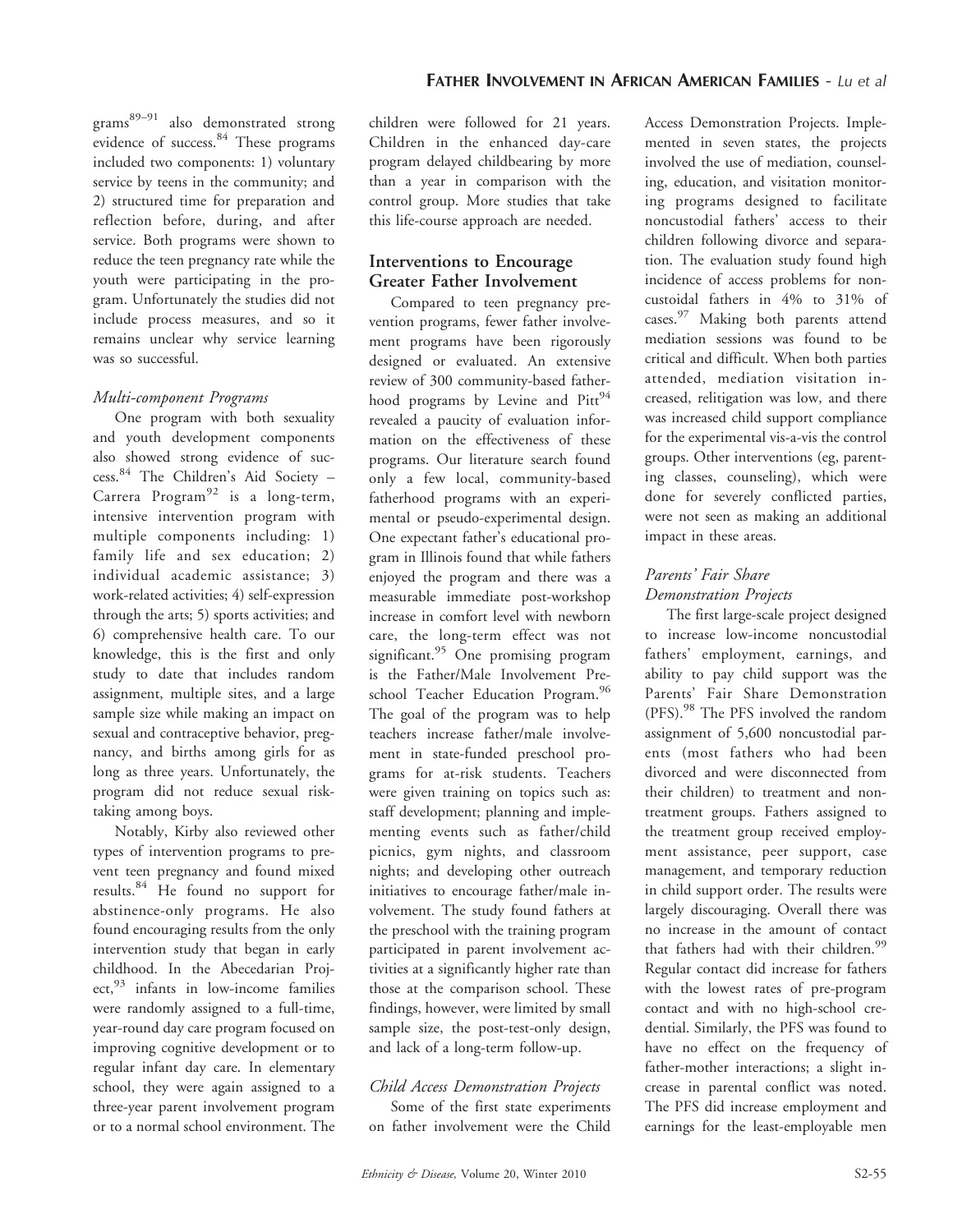but not for those who were more able to find work on their own.<sup>100</sup> While parents in the PFS group increased their formal payment of child support, custodial parents reported some decline in informal support resulting in no changes in the total level of support available to custodial parents when both informal and formal support were taken into account.<sup>101</sup> The PFS highlighted the multiple challenges of supporting low-income fathers and families, and the need to develop new program models.<sup>83</sup>

#### United States Department of Health and Human Services Fatherhood Initiative

In 1995, President Clinton challenged all federal agencies to reach out to fathers to support their positive involvement in the lives of their children. The US Department of Health and Human Services (HHS) started a variety of programs to increase father involvement through its fatherhood initiative.<sup>101</sup> These include:

- Responsible Fatherhood programs. Projects in eight states are testing comprehensive approaches to encourage father involvement by providing a range of needed services related to job search and training, access and visitation, social services or referral, case management and child support.
- Temporary Assistance for Needy Families (TANF) fatherhood programs. Funds from TANF are being used in nearly half of all states to develop responsible fatherhood programs.
- Abstinence Education. In 2004, nearly \$75 million in federal grants were made to support community and state programs that educate adolescents and parents about the risks associated with early sexual activity and provide the tools needed to help teens make responsible choices.
- Early Head Start. In 2001, 21 Early Head Start fatherhood demonstra-

tion projects were funded for three years to develop and implement innovative practices to increase the involvement of fathers in Early Head Start and in the lives of their children.

• Fathers in the Criminal Justice System. Several state and local projects have been funded to provide services to non-custodial parents who are incarcerated, unemployed or underemployed to increase employment and reintegrate them into their communities.

One of the most innovative programs in the HHS Fatherhood Initiative is the Partners for Fragile Families (PFF). Previous programs have generally enrolled fathers referred by the courts, who typically have substantial arrearages and have been disconnected from their children for a number of years. Targeting programs to serve unmarried fathers at the birth of their children, when they are still attached to the mothers and have high hopes for raising their children, may prove more effective. The PFF is an ongoing demonstration project that employs this early intervention approach by serving young, nevermarried noncustodial fathers who do not have a child support order in place and may face obstacles to employment. The PFF is testing new ways to help young fathers obtain employment, make child support payments, learn parenting skills, build stronger partnerships with the mothers, and share the legal, financial, and emotional responsibilities of parenthood. Demonstration projects are ongoing in nine states. Many of these Fatherhood Initiative projects have a strong evaluation plan.102–104

# Welfare-to-Work Fatherhood Programs

Another group of responsible fatherhood programs were implemented in connection with the federal Welfare to Work program. These programs aim to assist hard-to-employ noncustodial fathers find jobs and achieve economic self-sufficiency. Interim reports<sup>104</sup> found these grants to have encouraged a more serious focus on fathers, and that the keys to increasing job retention and child support among non-custodial fathers might be in the provision of ongoing case management and other support services.

#### Other Programs

Many other programs on father involvement, including faith-based and community-based programs, attempt to present strong role models for males. Most of these programs have not been critically evaluated.

In sum, several intervention programs designed to prevent teen pregnancy and discourage the formation of father-absent families have been found to demonstrate evidence of success. These include several sex and HIV education programs (eg, Reducing the Risk), youth development programs (eg, Teen Outreach Program), and a multicomponent program (Children's Aid Society – Carrera Program), which provided comprehensive services related to family life and sex education, individual academic assistance, work-related activities, self-expression through the arts, sports activities, and comprehensive health care. Less is known about the effectiveness of intervention programs to encourage greater father involvement because of a lack of rigorous research design and evaluation information for most programs. Two large-scale projects, the Child Access Project and the Parents' Fair Share Project, showed generally discouraging results for improving father-mother interactions and fatherchild contact. Evaluation of other ongoing programs, including the HHS Fatherhood Initiative projects, is underway.

# CONCLUSION AND RECOMMENDATIONS

We conclude by recommending directions for future research, interven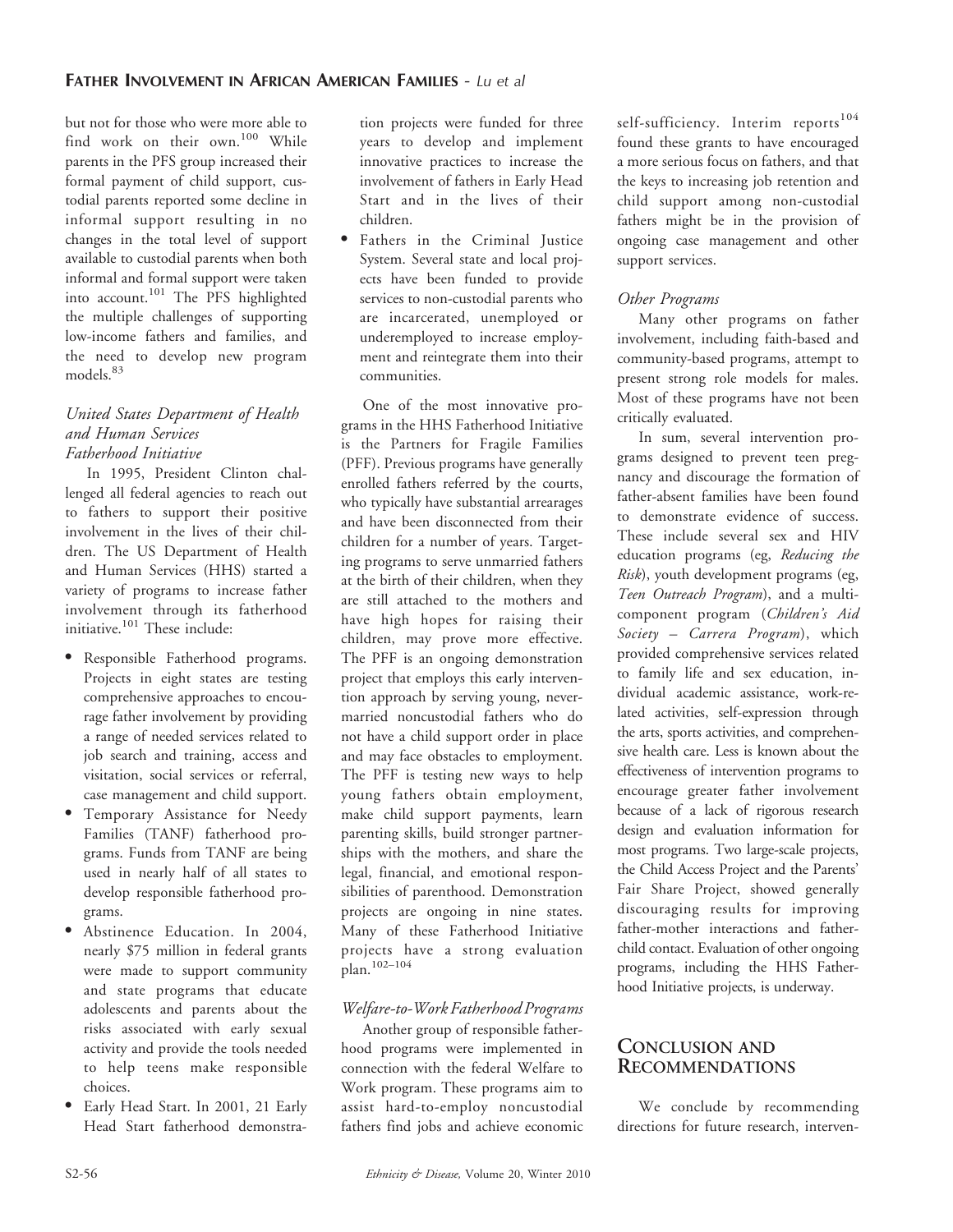tion programs, and policy reforms to increase father involvement.

### Research

Current research on father involvement can be strengthened in several ways. First, the definitions of ''involvement" need to be expanded.<sup>78</sup> Most survey studies have focused on very basic constructs like residence, visitation, and financial support; these constructs do not tap into the fathers' involvement with their children, the level of responsibility they take,<sup>105-107</sup> the types of activities they do with their children,<sup>94</sup> the quality of involvement<sup>107,108</sup> or their conceptualizations of fatherhood or paternal commitment.<sup>1</sup> Some investigators have proposed better measures of father involvement, <sup>104</sup> such as engagement, availability and responsibility,<sup>105,106</sup> paternal support,<sup>109</sup> interaction and accessibility, $110$  paternal index of child care involvement, 111 observed index of father-infant interac- $\text{tion}$ ,  $^{112}$  or activities such as outings away from home, play at home, and reading.<sup>113</sup> Similarly, the definitions of ''fathers'' need to be broadened. More studies are needed on middle- and higher-income Black fathers as well as poor fathers, married as well as unmarried, non-residential fathers, biological as well as social fathers.<sup>114,115</sup> The outcomes of father involvement also need to be expanded to include not only child development, but also maternal and family health.

Second, the methods by which data on father involvement are collected need to be improved. Much of the information available on father involvement comes by the way of maternal reports; studies have documented significant discrepancies between maternal and paternal reports of father involvement.<sup>70</sup> More research needs to be done from the father's perspective, even though this may pose the added challenge and financial burden of tracking unmarried, non-residential fathers. Most studies also use convenience samples, raising concerns about their validity and generalizability.<sup>1</sup> Increasing use of representative and random sampling in study designs will help reduce selection bias and improve generalizability.

Third, future research on father involvement needs to move toward an ecological, multi-level approach. Much of current research on the determinants of father involvement has focused on intrapersonal and interpersonal factors; this body of research has guided the design of intervention programs that emphasize primarily individual responsibilities and interpersonal relationships. More studies are needed to elucidate the influences of contextual (neighborhood, community, cultural and societal) factors using multi-level analyses, as well as on racial stratification and how the lack of resources among African American families has affected family relationships across income spectrum. Future research also needs to move toward a multidisciplinary approach, integrating methods and perspectives from clinical, social and behavioral sciences.<sup>116</sup>

Lastly, future research needs to take a life-course perspective. Presently little is known about how boys become fathers.<sup>78</sup> Using a life-course approach to help identify critical influences and sensitive periods in the developmental trajectories from boyhood to fatherhood can aid in the development of interventions at various stages across the life course. This calls for more longitudinal studies that will begin to map out these developmental trajectories to fatherhood.

# Programs

First and foremost, quality program evaluation is necessary. Presently there is a paucity of evaluation information on the effectiveness of father involvement programs. While there are many local, community-based fatherhood programs, few have been critically evaluated. Many such programs lack a conceptual framework or theoretical basis for their interventions. Most programs lack process measures so even if they had worked, we would not know what worked. Conversely, if the programs had failed, we would not know why they failed. Their reported outcomes are often limited by potential selection biases and the lack of generalizability. Experimental design with random and representative sampling will increase the validity and generalizability of future intervention studies. Long-term followup is needed to see whether program impact will last.

Second, contextual factors such as neighborhood, community, cultural, or societal issues including institutionalized racism must be considered. Most intervention programs have focused on intrapersonal (eg, Parents' Fair Share projects) factors. Those that targeted interpersonal factors (eg, Child Access projects) have rarely addressed relationships other than that between the mother and the father (eg,, the father's relationship with maternal grandmother or the mother's new partner). Future intervention programs designed to improve father involvement should take a multi-level, multi-discipline approach and be guided by community-based participatory research which will insure inclusion of key contextual factors.

Future intervention programs also need to take a life-course approach. Men's capacity to support and nurture needs to be cultivated not only after they become fathers, but over their entire life course. Interventions need to target critical periods (eg, at the time of the child's birth, as in the Partners for Fragile Families). Program dividends may not pay off for a long time (eg, delayed adolescent childbearing from enhanced day-care program, as shown in the Abecedarian Project) and may accumulate across generations. This would require funders, rather than expecting quick returns, to be prepared to make long-term, life-course and perhaps intergenerational investments.

Lastly, men need to be involved in promoting not only maternal and child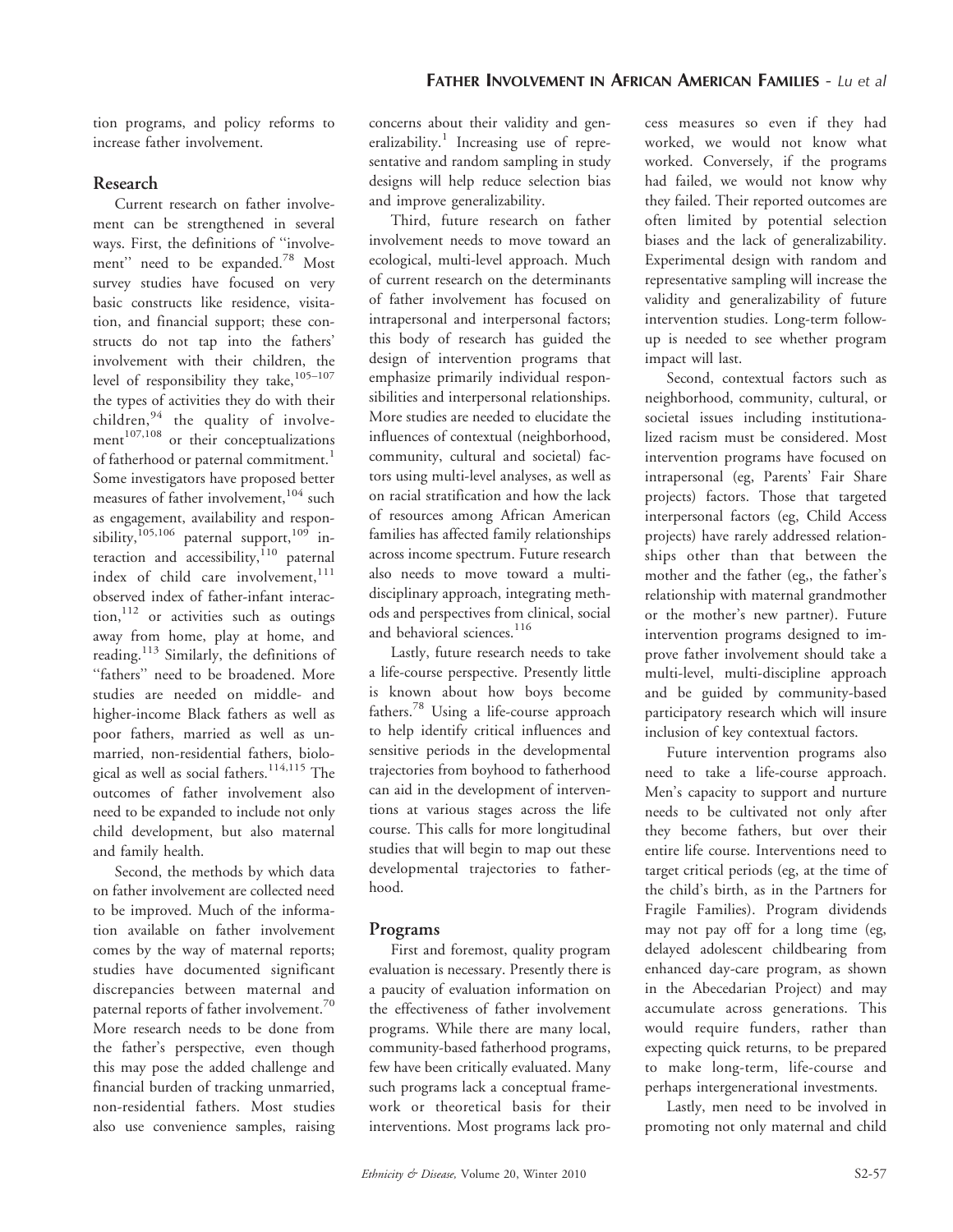health, but also their own health. Presently few father involvement programs, particularly those targeting lowincome men of color, address men's health other than as it relates to sexually-transmitted infections or teen pregnancy. Black men's health needs to be valued in and of itself, and more programs are needed to address Black men's health issues.

#### **Policy**

Reforms in current tax, welfare, and child support policies are needed to encourage family formation and father involvement.75,76 First, the ''marriage penalty'' in the EITC can be reduced by allowing deductions on the second earner's income. Second, in determining TANF eligibility the distinction made between single-parent and two-parent families should be eliminated. TANF programs need to become more ''father friendly,'' and more unspent TANF funds should go to support fatherhood initiatives. Third, non-custodial fathers who pay child support should be eligible for the EITC and TANF. Fourth, child support payment should be calculated as a percentage of the father's actual earnings; the percentage should not be set so high that it poses an onerous financial burden or a disincentive to legitimate work for the father. This approach could redress the inequities in the current system whereby low-income fathers pay a higher proportion of their incomes than middle- or higher-income fathers, and reduce the arrearages that can pile up during periods of unemployment or incarceration. Fifth, states should be encouraged to experiment with amnesty programs; as a condition for adjusting or forgiving the arrearages fathers can be required to participate in fatherhood programs. Sixth, if a goal of child support is to reconnect fathers to their children, more of the child support payment should be ''passed through'' to their children, and lesser amount deducted from TANF payment to the mother.

Lastly, strengthening the capacity of Black men to provide for their families will go a long way toward restoring Black fathers to Black families. Raising the minimum wage, expanding the EITC, strengthening collective bargaining, ensuring fair trade, providing job training and retraining, and revitalizing the inner cities are some of the ways to increase employment and reduce poverty among African American men. From a life-course perspective, expanding educational opportunities not only from Kindergarten through Grade 12, but having educational opportunities from early childhood and pre-kindergarten through college and post-graduate studies and including summer and after-school enrichment programs is the most promising long-term strategy for improving the prospects for employment and marriage (and consequently father involvement) for Black men.<sup>117</sup> Most importantly, any fatherhood initiative, if it is going to have any success in putting the ''F'' (fathers) back in maternal, child health, must have a core objective that addresses racial discrimination in the workplace and institutionalized racism in the schools, housing, healthcare, criminal justice and other systems that keep many Black men from living out their true potentials in our society.

#### **ACKNOWLEDGMENTS**

Support for this work was provided in part by the National Institute of Health Women's Reproductive Health Career Development Fellowship #HD01281-03, the Maternal and Child Health Bureau Maternal and Child Health Interdisciplinary Training Program in Schools of Public Health, Centers for Disease Prevention and Health Promotion Division of Reproductive Health, the National Institute of Nursing Research # U01NR008, and the Los Angeles Best Babies Collaborative, a program of First 5 LA.

#### **REFERENCES**

1. Coley RL. (In)visible men. Emerging research on low-income, unmarried, and minority fathers. Am Psychol. 2001;56(9): 743–753.

- 2. Amato PR, Gilbreth JG. Nonresident fathers and children's well-being: A meta-analysis. J Marriage Fam. 1999;61:557–573.
- 3. Lamb ME. The Role of the Father in Child Development. New York: Wiley; 1997.
- 4. Nord CW, Zill N. Non-custodial parents' participation in their children's lives: Evidence from the Survey of Income and Program Participation. Washington, DC: US Department of Health and Human Services. Available at: http://fatherhood.hhs. gov/SIPP/pt2.htm. Last accessed: January 4, 2010 1996.
- 5. McLanahan SS, Sandefur G. Growing Up with a Single Parent: What Hurts, What Helps. Cambridge, MA: Harvard University Press; 1994.
- 6. Coleman WL, Garfield C. Fathers and pediatricians: enhancing men's roles in the care and development of their children. Pediatrics. 2004;113(5):1406–11.
- 7. Yogman MW, Kindlon D, Earls F. Father involvement and cognitive/behavioral outcomes of preterm infants. J Am Acad Child Adolesc Psychiatry. 1995;34(1):58–66.
- 8. Levy-Shiff R, Hoffman MA, Mogilner S, et al. Fathers' hospital visits to their preterm infants as a predictor of father-infant relationship and infant development. Pediatrics. 1990;86(2):289–293.
- 9. Furstenberg FF, Jr. Fathering in the inner city: paternal participation and public policy. In: W. Marsiglio ed. Fatherhood: Contemporary Theory, Research, and Social Policy. Thousand Oaks, CA: Sage, 1995;199–247.
- 10. Harris KM, Furstenberg FF, Jr., Marmer JK. Paternal involvement with adolescents in intact families: the influence of fathers over the life course. Demography. 1998;35(2):201-216.
- 11. Coombs RH, Landsverk J. Parenting styles and substance use of during childhood and adolescence. J Marriage Fam. 1988;50:473– 482.
- 12. Lammers C, Ireland M, Resnick M, et al. Influences on adolescents' decision to postpone onset of sexual intercourse: a survival analysis of virginity among youths aged 13 to 18 years. *J Adolesc Health*. 2000;26(1): 42–48.
- 13. Furr LA. Fathers' characteristics and their children's scores on college entrance exams: a comparison of intact and divorced families. Adolescence. 1998;33(131):533–542.
- 14. Mullings L, Wali A, McLean D, et al. Qualitative methodologies and community participation in examining reproductive experiences: the Harlem Birth Right Project. Matern Child Health J. 2001;5(2):85–93.
- 15. Jones L, Lu MC, Lucas-Wright A. et al. One hundred intentional acts of kindness toward a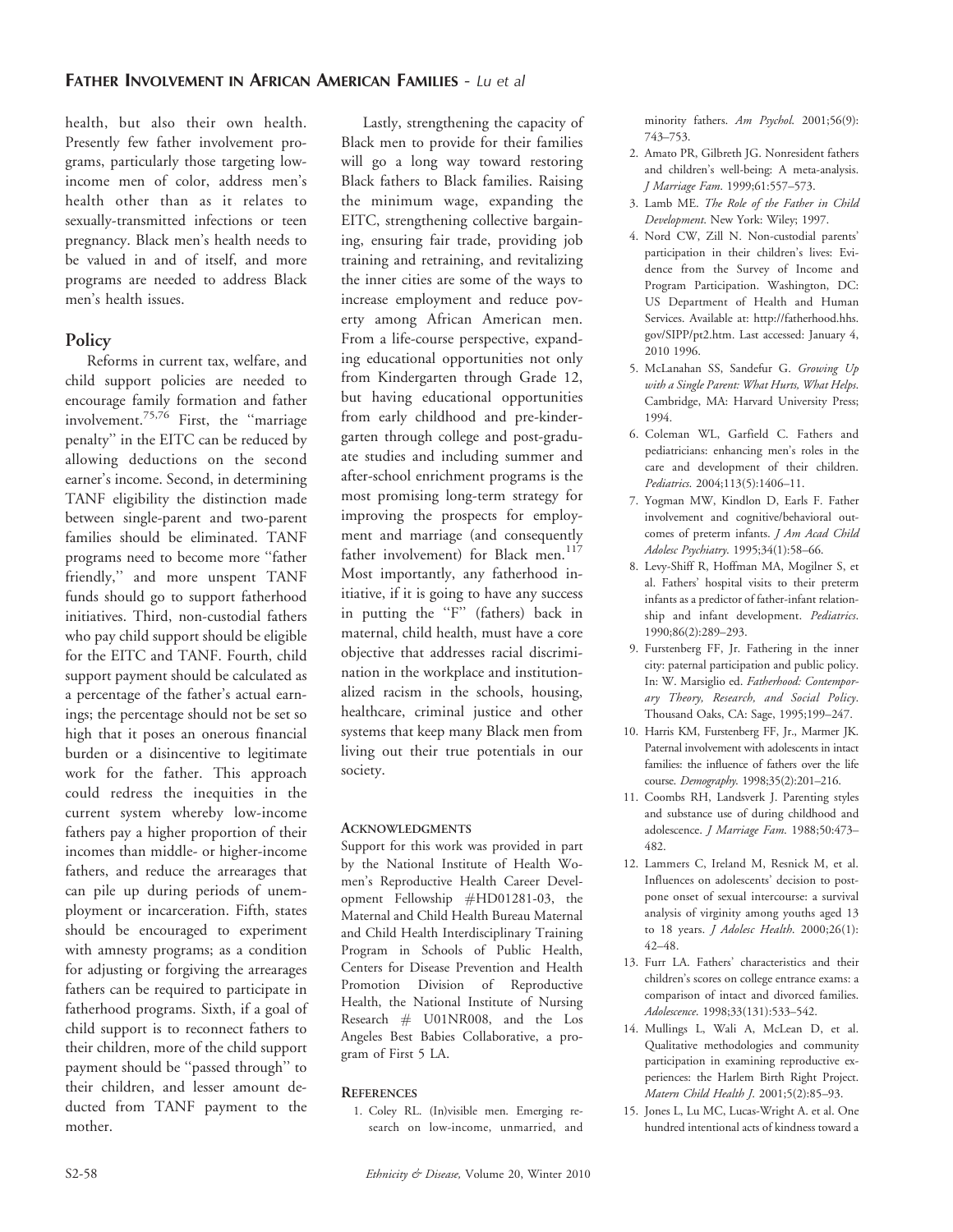pregnant woman: Building reproductive social capital in Los Angeles. Ethn Dis. 2010;20(1, Suppl 2):S2-36–S2-40.

- 16. Paarlberg KM, Vingerhoets AJ, Passchier J, Dekker GA, Van Geijn HP. Psychosocial factors and pregnancy outcome: a review with emphasis on methodological issues. *J Psycho*som Res. 1995;39(5):563-595.
- 17. Hobel CJ, Dunkel-Schetter C, Roesch S. Maternal stress as a signal to the fetus. Prenat Neonat Med. 1998;3:116–120.
- 18. Hoffman S, Hatch MC. Stress, social support and pregnancy outcome: a reassessment based on recent research. Paediatr Perinat Epidemiol. 1996;10(4):380–405.
- 19. Teitler J. Father involvement, child health and maternal health behavior. Child Youth Serv Rev. 2001;23:403-425.
- 20. Hewlett SA, West C. The War Against Parents: What We Can Do for America's Beleagured Moms and Dads. Boston: Houghton Mifflin; 1998.
- 21. Du Bois WEB. The Philadelphia Negro: A Social Study. Philadelphia: University of Pennsylvania Press; 1899.
- 22. Turning the Corner on Father Absence in Black America. Morehouse Conference on African American Fathers. Atlanta: Morehouse Research Institute & Institute for American Values; 1999.
- 23. Patterson O. Rituals of Blood: Consequences of Slavery in Two American Centuries. Washington DC: Civitas; 1998.
- 24. Hacker A. Two Nations: Black and White, Separate, Hostile, Unequal. New York: Scribner; 1992.
- 25. Franklin CW, Mizell CA. Some factors influencing success among African American men: A preliminary study. J Men's Studies. 1995;3:191.
- 26. Griswold R. Fatherhood in America: A History. New York: Basic Books; 1993.
- 27. Wilson WJ. When Work Disappears: The World of the New Urban Poor. New York: Knopf; 1996.
- 28. Pettit B, Western B. Mass imprisonment and the life course: Race and class inequality in U.S. incarceration. Am Sociol Rev. 2004;69: 151–169.
- 29. Committee on Population, National Research Council. Welfare, The Family, and Reproductive Behavior. Washington DC: National Academy Press; 1998.
- 30. Martin JA, Hamilton BE, Sutton PD, et al. Births: final data for 2002. Natl Vital Stat Rep. 2003;52(10):1–113.
- 31. McKinnon J. The Black Population in the United States: March 2002. Washington, DC: U.S. Census Bureau. Report No.: Series P20- 541. 2003. http://www.census.gov/prod/ 2003pubs/p20-541.pdf. Last accessed: January 4, 2010.
- 32. McAdoo J. Black Father and Child Interactions. In: Gary E ed. Black Men. Beverly Hills, CA: Sage, 1981;115–130.
- 33. Mincy RB, Oliver H. Age, race, and children's living arrangements: Implications for TANF reauthorization. Washington, DC: The Urban Institute. Report No.: Series B, No. B-53. 2003. Available at http://www. urban.org/UploadedPDF/310670\_B-53.pdf. Last accessed: January 10, 2010.
- 34. McLanahan S, Garfinkel I, Brooks-Gunn J, et al. Unwed fathers and fragile families. Princeton NJ: Center for Research on Child Wellbeing. Report No.: Working Paper # 98-12. 1998. http://crcw.princeton.edu/ workingpapers/wp98-12-FF-McLanahan. pdf. Last accessed: January 10, 2010.
- 35. Carlson M, McLanahan S, England P. Union formation in fragile families. Demography. 2004;41(2):237–261.
- 36. Bronfenbrenner U. Ecology of Human Development: Experiments by Nature and Design. Cambridge MA: Harvard University Press; 1979.
- 37. Lu MC, Halfon N. Racial and ethnic disparities in birth outcomes: a life-course perspective. Matern Child Health J. 2003; 7(1):13–30.
- 38. Rhein LM, Ginsburg KR, Schwarz DF, et al. Teen father participation in child rearing: family perspectives. *J Adolesc Health*. 1997; 21(4):244–52.
- 39. Coley RL, Chase-Lansdale PL. Stability and change in paternal involvement among urban African American fathers. J Fam Psychol. 1999;13:1–20.
- 40. Cooksey EC, Craig PH. Parenting from a distance: the effects of paternal characteristics on contact between nonresidential fathers and their children. Demography. 1998;35(2): 187–200.
- 41. Rangarajan A, Gleason P. Young unwed fathers of AFDC children: do they provide support? Demography. 1998;35(2):175-86.
- 42. Sullivan ML. Young fathers and parenting in two inner-city neighborhoods. In: Lerman RI, Ooms TJ, eds. Young, Unwed Fathers: Changing Roles and Emerging Policies. Philadelphia: Temple University Press, 1993;52–73.
- 43. Doolittle F, Lynn S. Working with lowincome cases: Lessons for the child support enforcement system from Parents' Fair Share. New York: Manpower Demonstration Research Corporation. 1998. Available at http:// aspe.hhs.gov/HSP/isp/pfs/lowinc/toc.htm. Last accessed: January 10, 2010.
- 44. Edin K, Lein L. Making Ends Meet: How Single Mothers Survive Welfare and Low-Wage Work. New York: Russell Sage Foundation; 1997.
- 45. Johnson ES, Doolittle F. Low-income parents and the Parents' Fair Share Program: An early qualitative look at improving the ability

and desire of low-income noncustodial parents to pay child support. In: Garfinkel I, McLanahan SS, Meyer DR, et al. Fathers Under Fire: The Revolution in Child Support Enforcement. New York: Russell Sage Foundation, 1998;253–301.

- 46. Black RM. African American fathers in lowincome, urban families: Development, behavior, and home environments of their 3-yearold children. Child Dev. 1999;70:967–968.
- 47. Bruce C, Fox GL. Accounting for patterns of father involvement: Age of child, father-child coresidence, and father role salience. Sociol Inq. 1999;69(458):476.
- 48. Hossain Z, Roopnarine JL. African American fathers' involvement with infants: Relationships to their functioning style, support, education and income. Infant Beh Dev. 1994;17(156):184.
- 49. Roopnarine JL, Ahmeduzzaman M. Puerto Rican fathers' involvement with their preschool-age children. Hisp J Beh Sci. 1993; 15:96–107.
- 50. Hofferth S. Race/ethnic differences in father involvement with young children: A conceptual framework and empirical test in two-parent families. Urban Seminar on Fatherhood. Cambridge, MA: Harvard University; 1999.
- 51. Aronson RE, Whitehead TL, Baber WL. Challenges to masculine transformation among urban low-income African American males. Am J Public Health. 2003;93(5):732– 741.
- 52. Seymour C. Children with parents in prison: child welfare policy, program, and practice issues. Child Welfare. 1998;77(5):469–493.
- 53. Gavin LE, Black MM, Minor S, et al. Young, disadvantaged fathers' involvement with their infants: an ecological perspective. J Adolesc Health. 2002;31(3):266–76.
- 54. Musick J. Young, Poor, and Pregnant: The Psychology of Teenage Motherhood. New Haven CT: Yale University Press; 1993.
- 55. Burton LM. Teenage childbearing as an alternative life-course strategy in multigeneration black families. Hum Nature. 1990;1: 123–43.
- 56. Cohen N. Unmarried African American fathers' involvement with their infants: The role of couple relationships. Princeton, NJ: The Center for Research on Child Wellbeing. Report No.: 1003-13-FF. 2003. Available at: http://crcw.princeton.edu/workingpapers/ WP03-13-FF-Cohen.pdf. Last accessed: January 10, 2010.
- 57. Krishnakumar A, Black MM. Family processes within three-generation households and adolescent mothers' satisfaction with father involvement. *J Fam Psychol*. 2003; 17(4):488–498.
- 58. Gee CB, Rhodes JE. Adolescent mothers' relationship with their children's biological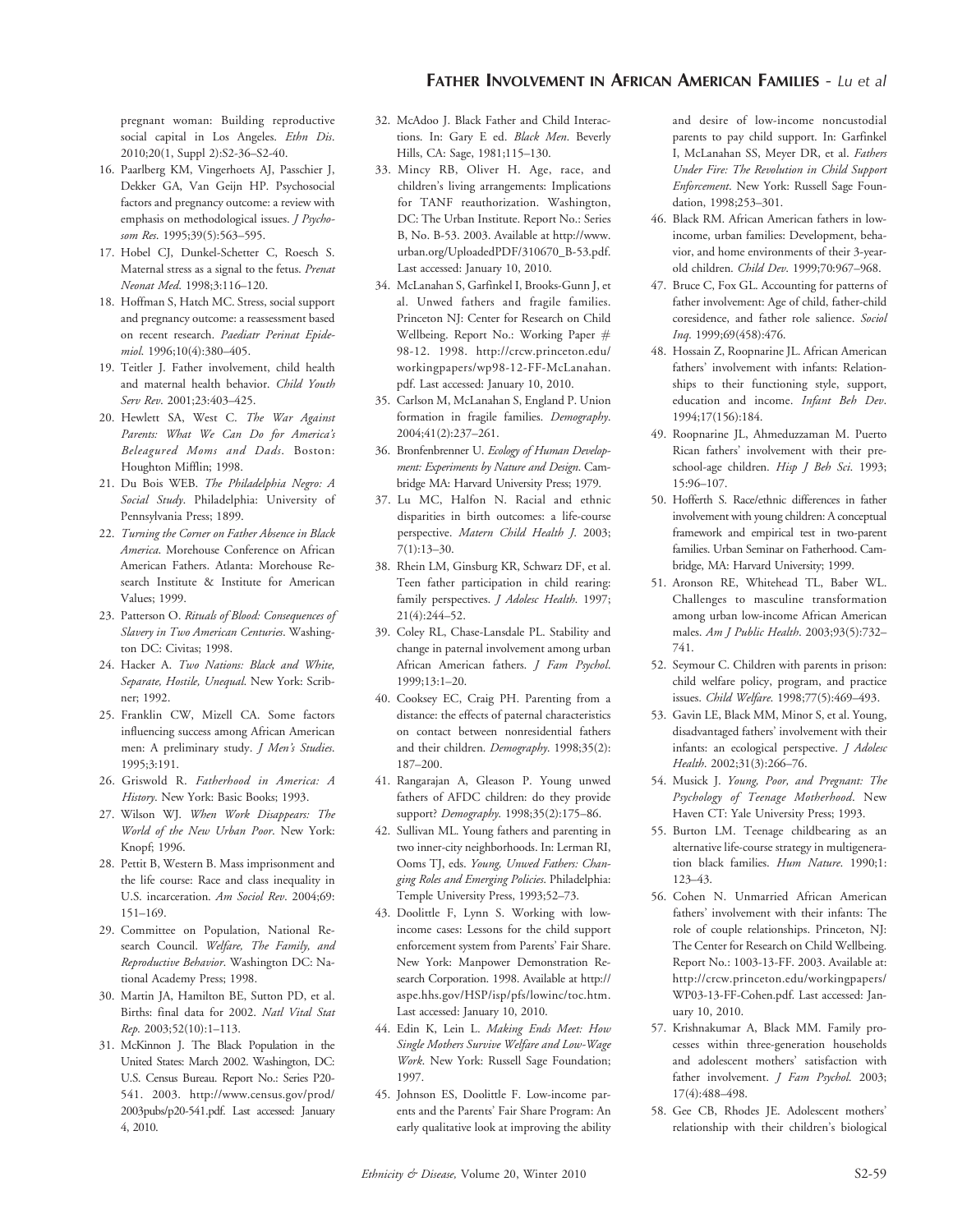#### FATHER INVOLVEMENT IN AFRICAN AMERICAN FAMILIES - Lu et al

fathers: social support, social strain, and relationship continuity. J Fam Psychol. 2003;17(3):370–383.

- 59. Stack C. All Our Kin: Strategies for Survival in a Black Community. New York: Harper & Row; 1974.
- 60. Cherlin A, Furstenberg F. The New American Grandparent: A Place in the Family, A Life Apart. New York: Basic Books; 1990.
- 61. O'Campo P, Xue X, Wang MC, Caughy M. Neighborhood risk factors for low birthweight in Baltimore: a multilevel analysis. Am J Public Health. 1997;87(7):1113–1118.
- 62. Diez Roux AV. Investigating neighborhood and area effects on health. Am J Public Health. 2001;91(11):1783–789.
- 63. McLanahan S, Harknett K. Explaining racial and ethnic differences in marriage among new, unwed parents. Am Soc Rev. 2004;69(6): 790–811.
- 64. Blumstein A, Beck AJ. Population growth in U.S. prisons, 1980–1996. In: Tonry MPJ ed. Crime and Justice: Prisons. Chicago: University of Chicago Press, 1999;17–62.
- 65. Bonczar TP, Beck AJ. Lifetime likelihood of going to state or federal prison. Washington DC: US Department of Justice. Report No.: NCJ-160092 1997.
- 66. Western B, McLanahan S. Fathers behind bars: The impact of incarceration on family formation. Contemp Perspect Family Res. 2000;2:307–322.
- 67. Hale T. Charting parenthood: A statistical portrait of fathers and mothers in America. Washington DC: Child Trends. 2002. Available at: http://fatherhood.hhs.gov/charting02/. Last accessed: January 10, 2010.
- 68. Ahmeduzzaman M, Roopnarine J. Sociodemographic Factors, Functioning Style, Social Support, and Fathers' Involvement With Preschoolers in African American Families. J Marriage Fam. 1992;54:699–707.
- 69. Lerman RI. A national profile of young unwed fathers. In: Lerman RI, Ooms GJ, eds. Young Unwed Fathers: Changing Roles and Emerging Policies. Philadelphia: Temple University Press, 1993;27–51.
- 70. Seltzer JA. Relationships between fathers and children who live apart: The father's role after separation. *J Marriage Fam.* 1991;53:79-101.
- 71. Zuberi T. African American Men, Inequality and Family Structure: A Research Note. National Center on Fathers and Families. Philadelphia, PA: University of Pennsylvania. Report No.: WP-98-12C. Available at: http:// www.ncoff.gse.upenn.edu/briefs/zuberibrief. pdf. Last accessed: January 4, 2010 1998.
- 72. Oliver ML, Shapiro TM. Black Wealth/White Wealth. New York: Routledge; 1997.
- 73. Fix ME, Turner MA. A National Report Card on Discrimination in America: The Role of

Testing. Washington DC: The Urban Institute; 1998.

- 74. Cherry R, Sawicky MB. Giving tax credit where credit is due: A 'Universal Unified Child Credit' that expands the EITC and cuts taxes for working families. Washington DC: Economic Policy Institute. Report No.: 91. 2000. Available at: https://www.policyarchive. org/bitstream/handle/10207/8065/EITC\_BP. pdf. Last accessed: January 4, 2010.
- 75. Sorensen E, Mincy R, Halpern A. Redirecting welfare policy toward building strong families. Washington DC: The Urban Institute. 2000. Available at: http://www.urban.org/uploadedpdf/ 310263\_sf\_3.pdf. Last accessed: January 4, 2010.
- 76. McLanahan S, Garfinkel I, Mincy RB. Fragile families, welfare reform, and marriage. Washington, DC: The Brookings Institution. Report No.: Policy Brief No 10. 2001. Available at: http://www.brookings.edu/~/ media/Files/rc/papers/2001/12childrenfamilies\_ mclanahan/pb10.pdf. Last accessed: January 4, 2010.
- 77. Sorensen E. Obligating dads: Helping lowincome noncustodial fathers do more for their children. Washington DC: The Urban Institute. 2000. Available at: http://www. urban.org/url.cfm?ID=309214. Last accessed: January 4, 2010.
- 78. Cabrera NJ, Tamis-LeMonda CS, Bradley RH, et al. Fatherhood in the twenty-first century. Child Dev. 2000;71(1):127–136.
- 79. Jaffee SR, Caspi A, Moffitt TE, et al. Predicting early fatherhood and whether young fathers live with their children: prospective findings and policy reconsiderations. J Child Psychol Psychiatry. 2001;42(6): 803–815.
- 80. Gerson K. No Man's Land: Men's Changing Commitments to Family and Work. New York: Basic Books; 1993.
- 81. Pleck EH. Paternal involvement: levels, sources and consequences. In: Lamb ME ed. The Role of the Father in Child Development. New York: John Wiley, 1997;66–103.
- 82. Committee on Unintended Pregnancy, Institute of Medicine. The Best Intentions: Unintended Pregnancy and the Well-being of Children and Families. Washington DC: National Academy Press; 1995.
- 83. McLanahan SS, Carlson MJ. Welfare reform, fertility, and father involvement. Future Child. 2002;12(1):146–165.
- 84. Kirby D. Emerging answers: research findings on pregrams to reduce teen pregnancy. Washington DC: National Campaign to Prevent Teen Pregnancy; 2001.
- 85. St Lawrence JS, Brasfield TL, Jefferson KW, et al. Cognitive-behavioral intervention to reduce African American adolescents' risk for HIV infection. J Consult Clin Psychol. 1995;63(2):221–237.
- 86. Jemmott JB, III, Jemmott LS, Fong GT. Abstinence and safer sex HIV risk-reduction interventions for African American adolescents: a randomized controlled trial. JAMA. 1998;279(19):1529–36.
- 87. Hubbard BM, Giese ML, Rainey J. A replication study of Reducing the Risk, a theory-based sexuality curriculum for adolescents. J Sch Health. 1998;68(6):243–7.
- 88. Coyle K, Basen-Engquist K, Kirby D, et al. Safer choices: reducing teen pregnancy, HIV, and STDs. Public Health Rep. 2001;116 Suppl 1:82–93.
- 89. O'Donnell L, Stueve A, San DA, et al. The effectiveness of the Reach for Health Community Youth Service learning program in reducing early and unprotected sex among urban middle school students. Am J Public Health. 1999;89(2):176–81.
- 90. O'Donnell L, Stueve A, O'Donnell C, et al. Long-term reductions in sexual initiation and sexual activity among urban middle schoolers in the reach for health service learning program. *J Adolesc Health*. 2002;31(1): 93–100.
- 91. Allen J. Preventing teen pregnancy and academic failure: Experimental evaluation of a developmentally based approach. Child Dev. 1997;68(4):729–42.
- 92. Philliber S, Kaye JW, Herrling S, et al. Preventing pregnancy and improving health care access among teenagers: an evaluation of the Children's Aid Society - Carrera Program. PerspectSexReprodHealth.2002;34(5):244–251.
- 93. Campbell FA. Long-term outcomes from the Abecedarian study. 1999;Biennial Meeting of the Society for Research in Child Development; Albuquerque NM.
- 94. Levine J, Pitt E. New Expectations: Community Strategies for Responsible Fatherhood. New York NY: Family and Work Institute; 1995.
- 95. Garfield CF, Chung PJ. A boot camp for new dads: did it work? Pediatr Acad Soc. 2005;57:912.
- 96. McBride BA, Rane TR, Bae J. Intervening with teachers to encourage father/male involvement in early childhood programs. Early Child Res Q. 2000;16(77):93.
- 97. Pearson J, Thoennes N, Price D, et al. Evaluation of the Child Access Demonstration Projects: Report to Congress. Denver CO: Center for Policy Research and Policy Studies; 1996.
- 98. Johnson E, Levine A, Doolittle F. Fathers' Fair Share: Helping Poor Men Manage Child Support and Fatherhood. New York: Russell Sage Foundation; 1999.
- 99. Knox V, Redcross C. Parenting and Providing: The Impact of Parents' Fair Share on Paternal Involvement. New York: Manpower Demonstration Research Corporation. 2000. Available at http://www.mdrc.org/publications/38/ full.pdf. Last accessed: January 4, 2010.